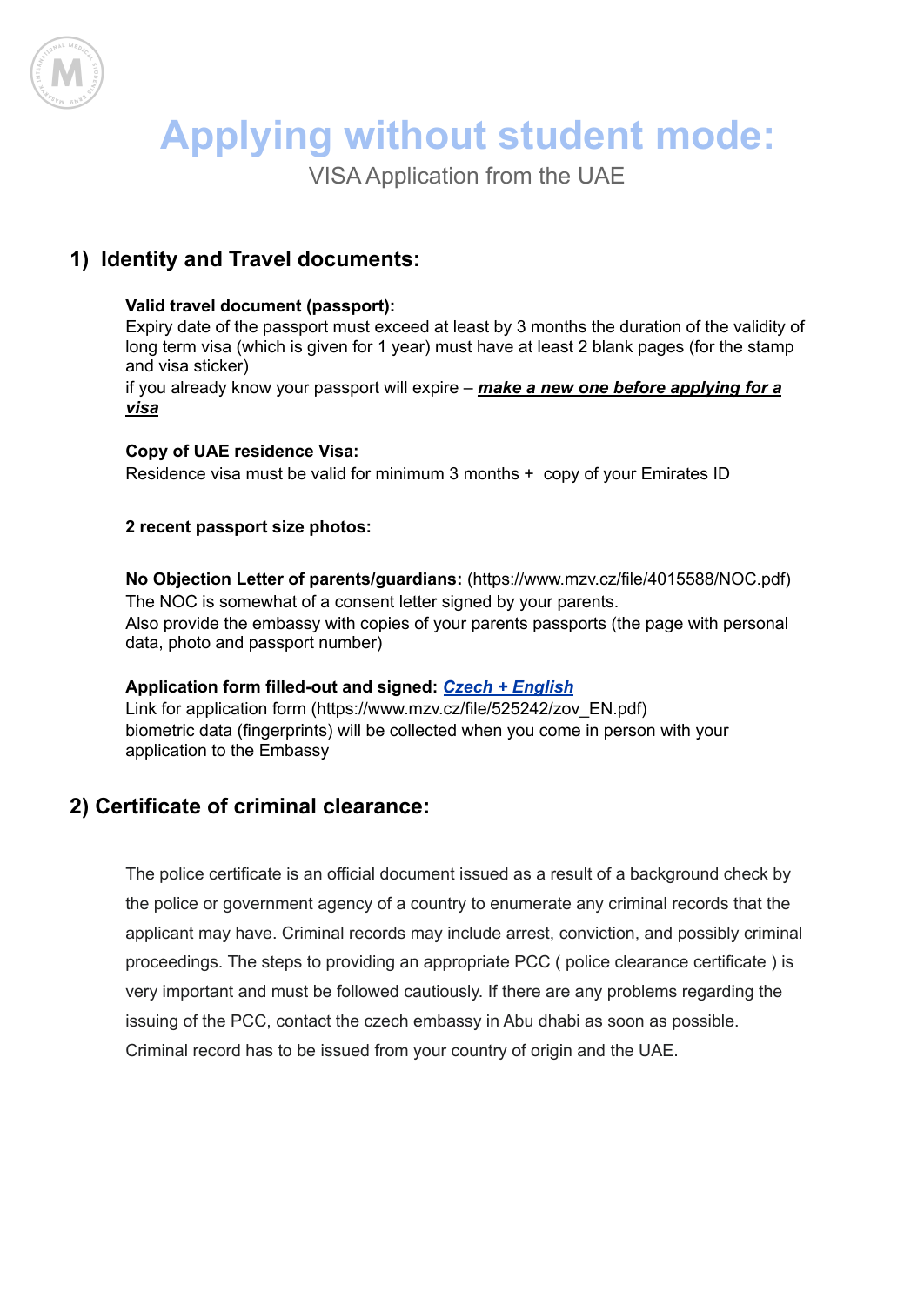

#### **Providing criminal record from country of origin:**

You must present a criminal record extract of the country of citizenship and moreover ,the same document issued by the countries where you lived in the past 3 years for a consecutive period of 6 months or more, or an affidavit in case the country does not issue such a document. The criminal record extract is issued usually by the Police Department or by the Ministry of Justice (name of document and issuing authority may differ in each country). The criminal record must *not be older than 180 days* **(the validity of PCC is crucial)** when you come to apply for the student visa.

When you have the criminal record issued, find out if the document needs an **APOSTILLE** or **LEGALISATION**:

If your country can put an **apostille** on the document, it is ready to use and to be presented with your application

*Apostilles authenticate the seals and signatures of officials on public documents such as birth certificates, court orders, or any other document issued by a federal agency or certified by an American or foreign consul.*

● If your country cannot put an apostille on the document, you will need to have the document firstly **legalised**. The legalised document must then be **superlegalised** by the Embassy of the Czech Republic in your home country.

When the document is both legalised and superlegalised, it is ready to use and to be presented with your application.

Legalisation or Apostille must be done in the Ministry of Forgein Affairs in your home country but superlegalization is within the Czech Embassy of your home country!! (first step is to legalise the document THEN super-legalize it)

#### **Police clearance certificate (PCC) of the UAE:**

The PCC **must not be older than 3 months** when you come to apply for the student visa.

You can apply for the certificate online through the Ministry of Interior´s website and/or their smartphone app MOI UEA. You can also visit one of the MOI´s service centres. Usually, it is issued within one or two days and with the legalisation process as mentioned below, you will need one week.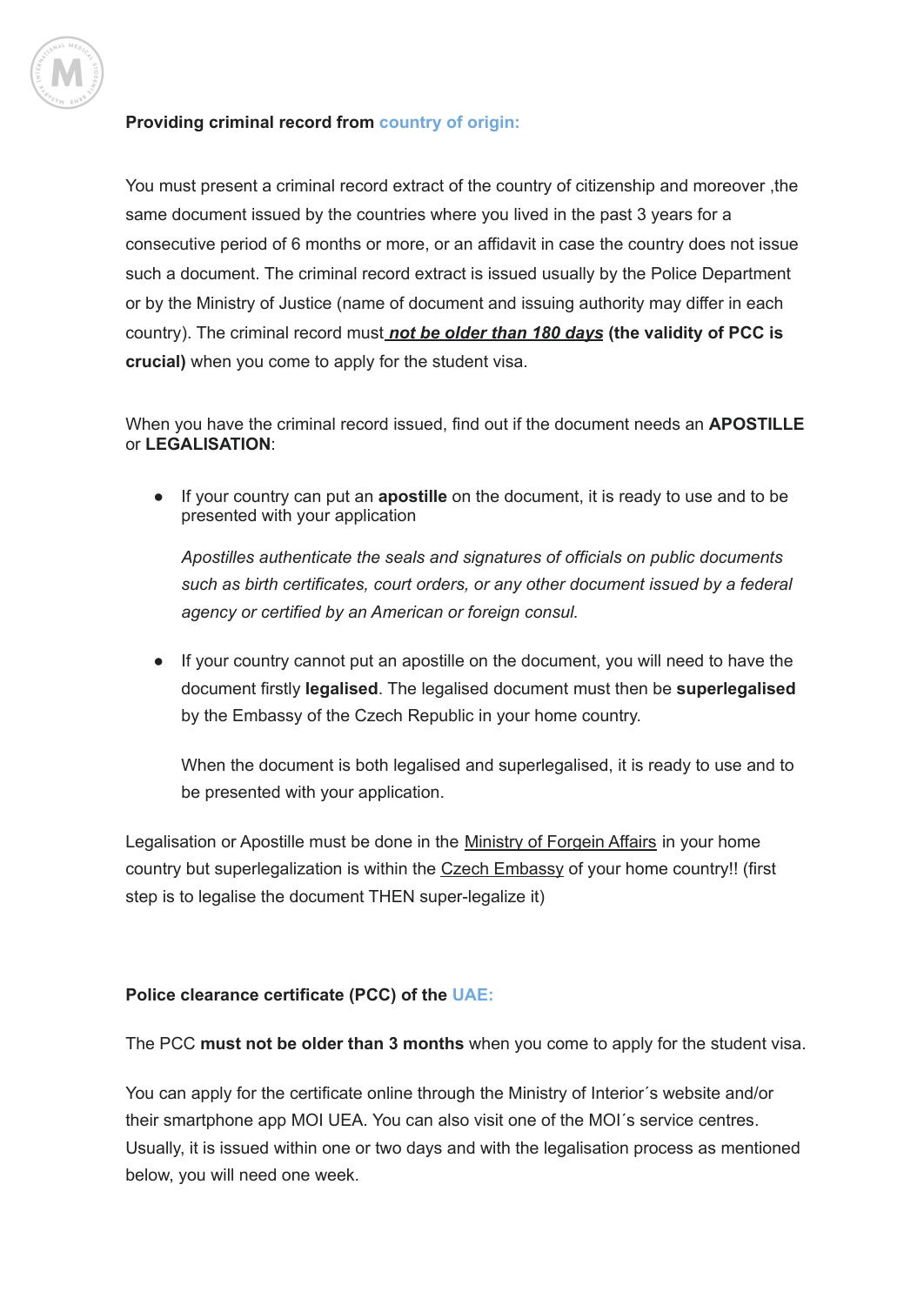

#### Steps to take:

- 1. Print out a hardcopy of the PCC
- 2. Visit the MOFA (Ministry of Forgein Affairs) to legalise the PCC
- 3. When you go to apply for the visa in Czech embassy in Abu dhabi , they will superlegalise the document at the  $Embassy -$  then it will be ready to use and to be presented with your application

The superlegalisation will be done AS YOU APPLY for the visa in Czech Embassy (in Abu Dhabi), there is NO SPECIAL APPOINTMENT for superlegalization. An appointment should be taken to apply for the visa though.

## **3) Translation of documents to Czech language:**

The Criminal record extract and the PCC must be translated to Czech language. Documents in any other language other than czech is not accepted.

To ensure that copies (translations) of original documents are authentic, documents may in certain cases need to be verified:

- if documents are translated by a **sworn Czech translator in the Czech Republic**, they **do not** need to be verified by the Czech Embassy
- if documents are translated **in the UAE by a translation agency**, the translated documents **must be verified by Czech Embassy**
- if the criminal record extract is translated **by a translation agency in your country of origin** you can **ask for verified translation at the Embassy of the Czech Republic in your country of origin** or it **can be verified by Czech Embassy**
- The **Embassy of the Czech Republic in Abu Dhabi can verify only English to Czech** translations.
	- If your document is issued in Arabic, follow these steps:
		- 1. Provide original document in Arabic language
		- 2. Translate original document to English language
		- 3. Verify English translation document (+ bring original document) at Ministry of Justice UAE
		- 4. Translate verified English translation document to Czech language
		- 5. Verify the Czech translation document at Czech Embassy
	- If your document is issued in any other language (ex. Russian, Korean, etc.):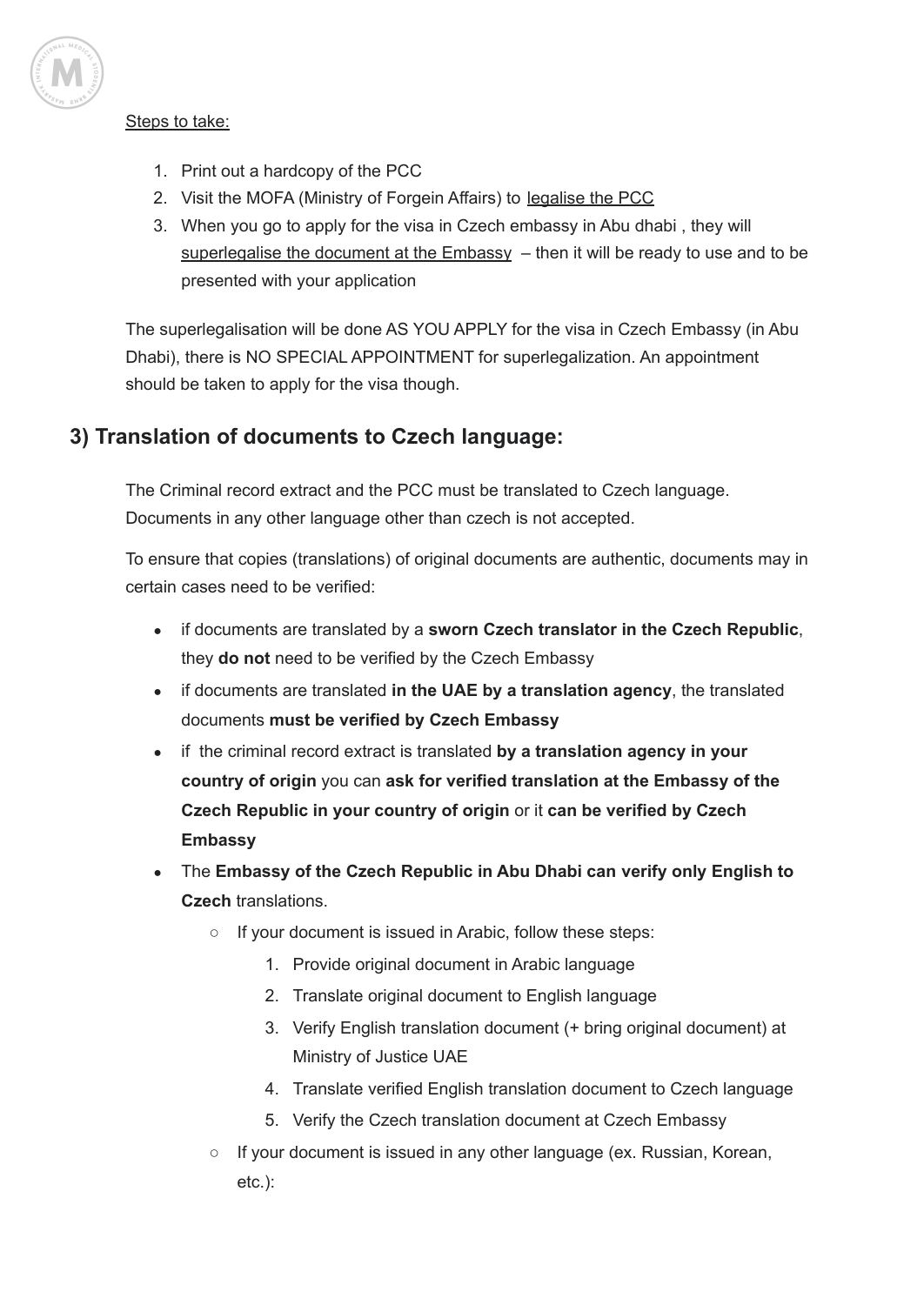

- 1. Provide original documents in Russian, Korean, etc. language
- 2. Translate original document to English language
- 3. Verify English translation document at your Embassy in Abu Dhabi
- 4. Translate verified English translation document to Czech language
- 5. Verify the Czech translation document at Embassy

### **4) Other Documents that need to be provided:**

#### **Application form:**

- **[https://www.mvcr.cz/mvcren/file/zadost-o-udeleni-dlouhodobeho-viza-cze-eng](https://www.mvcr.cz/mvcren/file/zadost-o-udeleni-dlouhodobeho-viza-cze-eng.aspx) [.aspx](https://www.mvcr.cz/mvcren/file/zadost-o-udeleni-dlouhodobeho-viza-cze-eng.aspx)**
- The link will download a file, it is the application form

#### **Bank statements**

- To prove financial means
- For the last 6 months verified by the bank (stamp)

#### **International Credit/Debit Card**

● Issued in the name of the student

#### **Letter of Acceptance**

- Is issued by the University in both English and Czech language
- You will keep the English letter
- You will present the Czech Letter with your application

#### **Certificate of Accommodation**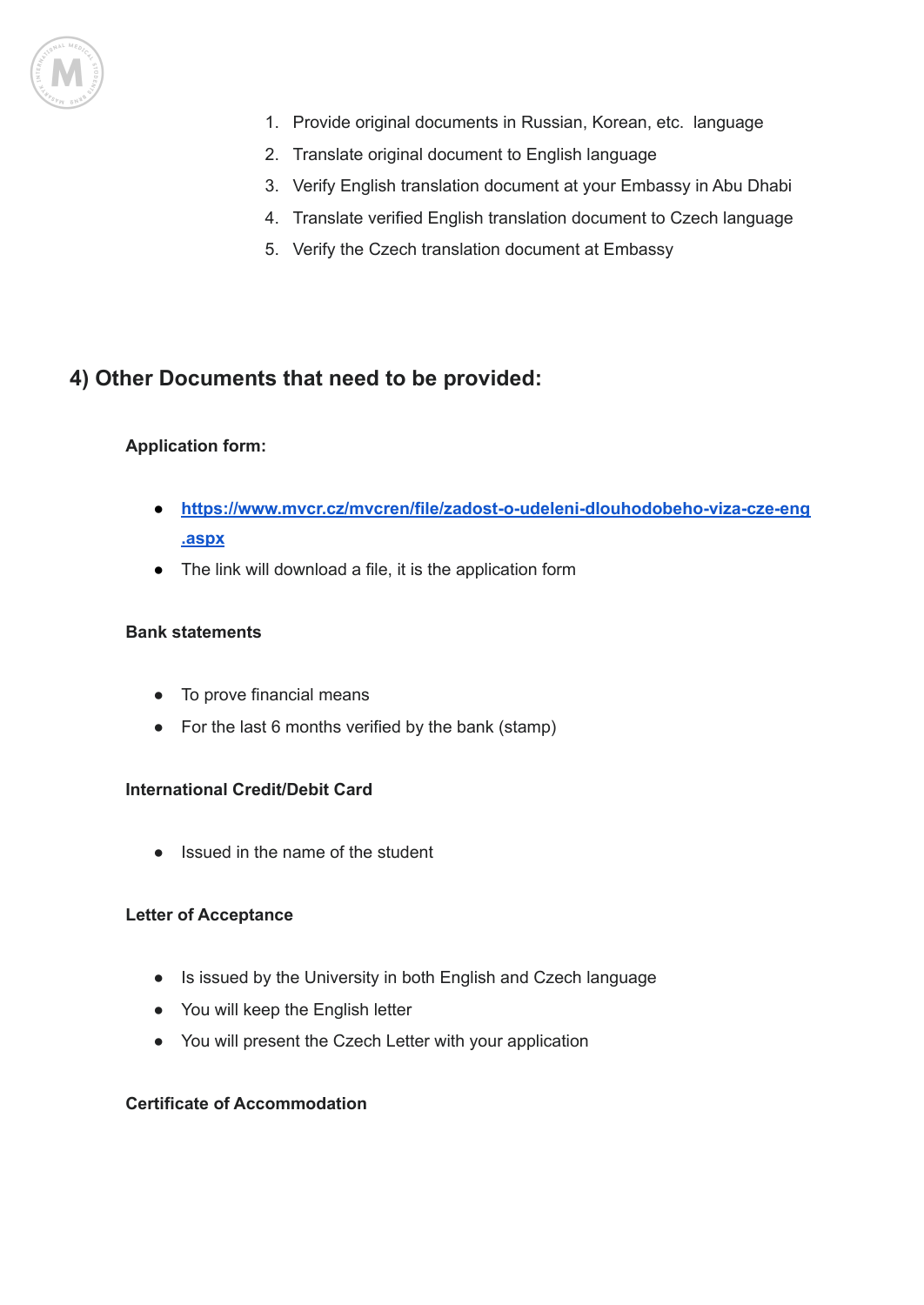

- If you requested **accommodation at the University campus/dormitory** the University will issue, in your name, a Certificate of Accommodation in Czech language. You will present the Certificate with your application
- If you will stay in **your own apartment / rented apartment** you need a Contract, with your name and signed by you, in Czech language. You will present this Contract with your application

# **5) Before setting an appointment:**

Before you write an email to get an appointment, make sure to have all required documents. Doublecheck if anything is missing, otherwise they cannot accept your application:

- 1. Make copies of all documents you are presenting. You will present one folder with original documents and one folder with copies.
- 2. Send an email to ask for an appointment to: [visa\\_abudhabi@mzv.cz](mailto:visa_abudhabi@mzv.cz)
- 3. You will receive an email with an appointment date to come to the Embassy of the Czech Republic in Abu Dhabi. Confirm your appointment! Otherwise, it will be given to another applicant.
- 4. Come on time to your appointment. **YOU** are applying for a visa, so nobody can come instead of you or speak for you.
- 5. The fee for a long-term visa for the purpose of study is 2500 CZK or approximately 400 AED (determined by the monthly exchange rate). The Embassy accepts payments only in cash.

## **6) Checklist:**

**[https://www.mzv.cz/public/19/8e/b1/4427291\\_2722604\\_CHECKLIST\\_\\_\\_STUDENTS.pd](https://www.mzv.cz/public/19/8e/b1/4427291_2722604_CHECKLIST___STUDENTS.pdf) [f](https://www.mzv.cz/public/19/8e/b1/4427291_2722604_CHECKLIST___STUDENTS.pdf)**

# **7) Locations needed:**

#### **MOFA (UAE):**

- 10 11th St Umm Hurair 1 Dubai United Arab Emirates (dubai)
- King Abdullah Bin Abdulaziz Al Saud St Al Bateen Abu Dhabi United Arab Emirates

#### **Czech embassy (UAE)**